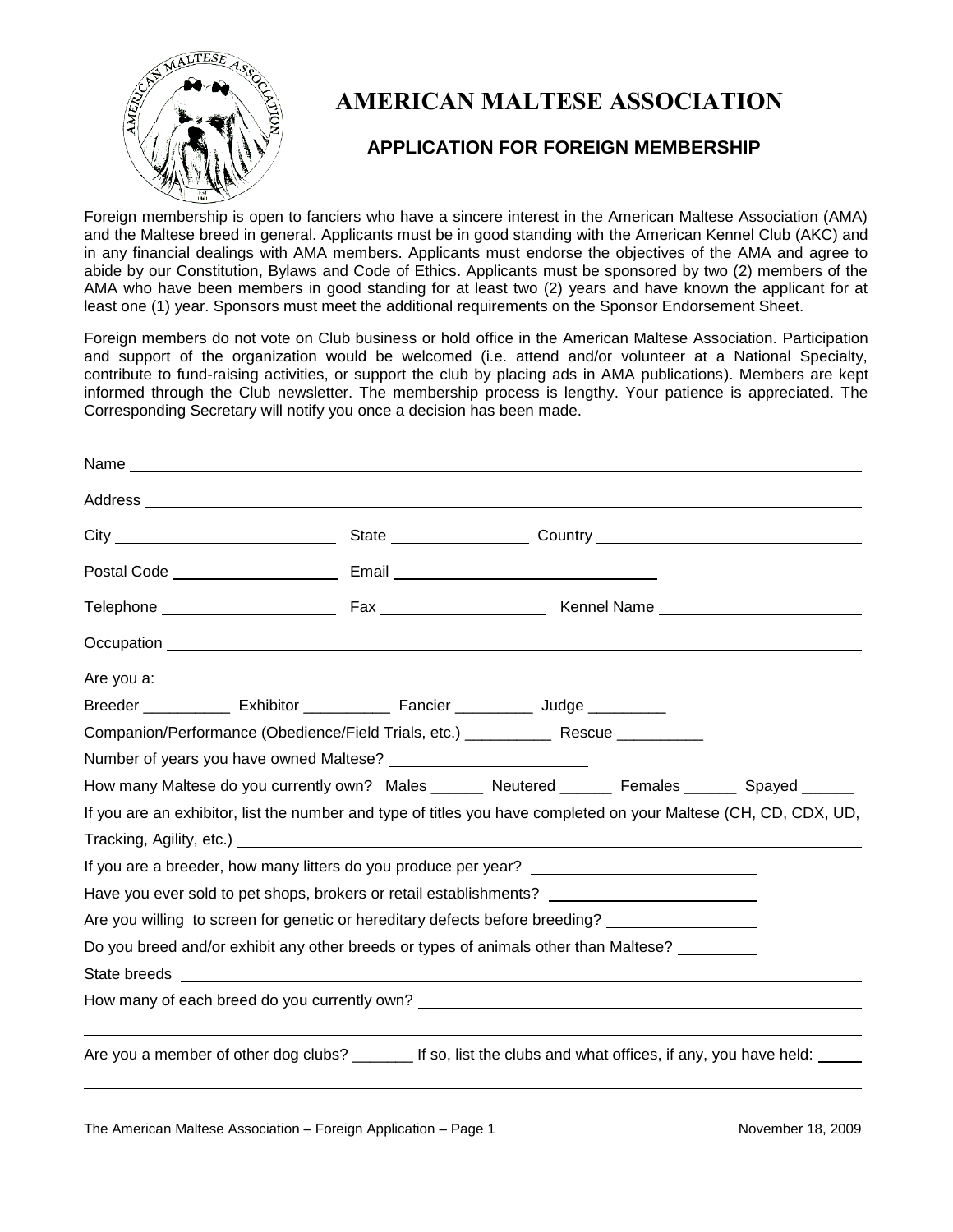Have you ever been under suspension or expelled by the AKC or any other dog club? Yes No H yes to either action, please list the reason. If suspended, please list the length of your suspension and date of reinstatement:

Please give a brief statement of your association with Maltese and your future interest in the breed:

Please state your reason(s) for joining the American Maltese Association:

How will membership in the American Maltese Association benefit you? Lettuck and the Maltese Association benefit you?

By signing below, each applicant certifies the following:

I agree to abide by the Constitution, Bylaws and Code of Ethics of the American Maltese Association, and the rules and regulations of the American Kennel Club. At all times, I will consider the welfare and best interest of the Maltese breed and of the dogs I keep, breed, exhibit or sell, and maintain in such activities the highest standards of ethical conduct.

All statements contained in this application are true and correct. Any falsification of information may be cause for denial of membership.

I understand the members of the American Maltese Association have the right of fair comment on my application. I also understand the cashing of my check does not constitute acceptance of membership. Upon voting, if not accepted, my money will be refunded promptly.

| Signature: | Date |
|------------|------|
|            |      |

### FOREIGN MEMBERSHIP DUES:

The appropriate membership fee must be included with your application. Only eligible and properly sponsored applicants will be considered for membership. *A signed copy of the Code of Ethics must be returned with your application.* Keep a copy of the Code of Ethics for your records.

Remittance to the **American Maltese Association** must be in U.S. Funds.

| Foreign Membership Dues: Adult | \$70.00 per year |
|--------------------------------|------------------|
| Initiation Fee:                | 15.00            |
| Total:                         | \$85.00          |

The American Maltese Association – Foreign Application – Page 2 November 18, 2009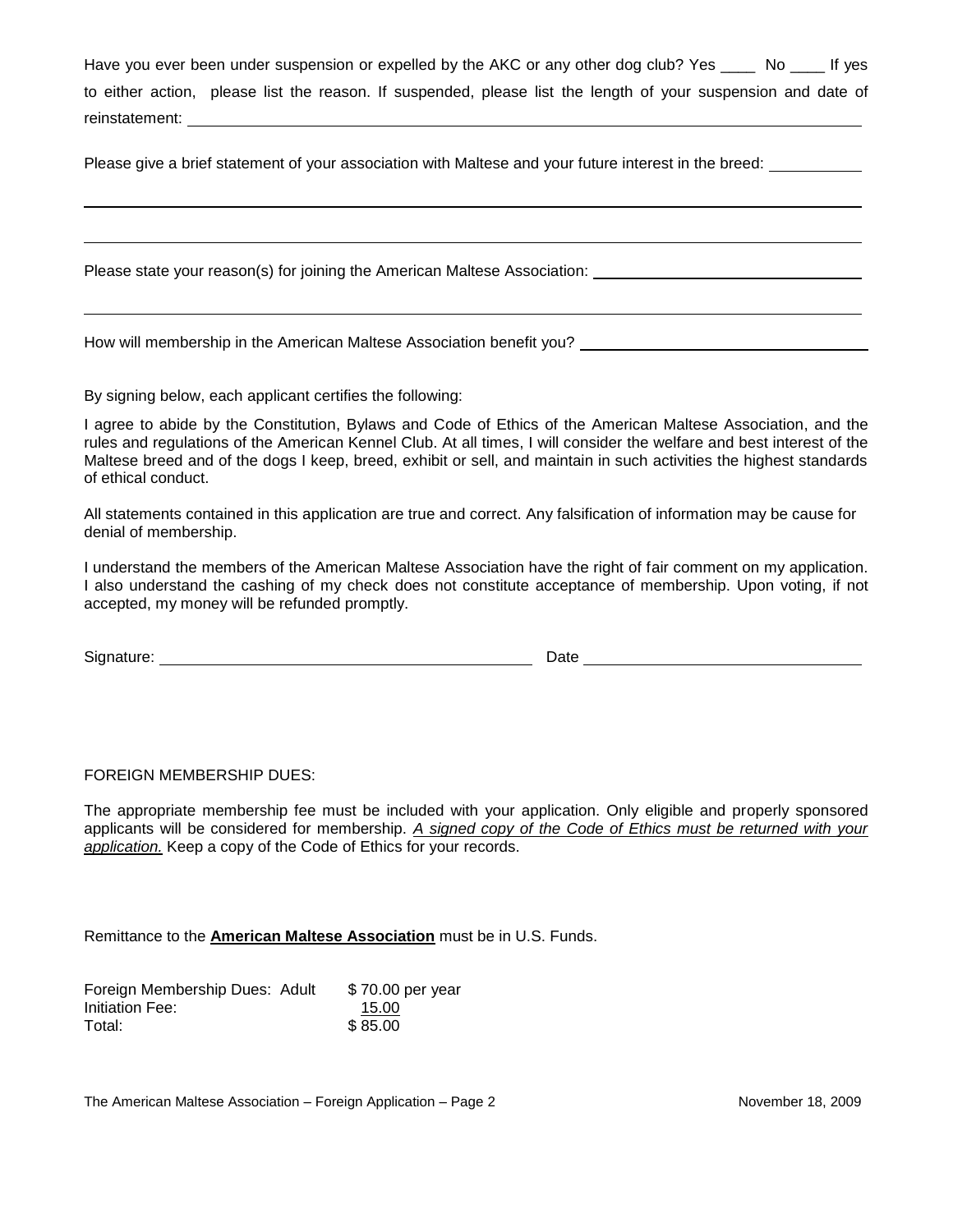I have read this application and the statement of endorsement.

| First sponsor print name:                                                                                                                                                                                                      |  |
|--------------------------------------------------------------------------------------------------------------------------------------------------------------------------------------------------------------------------------|--|
| First sponsor signature: The contract of the contract of the contract of the contract of the contract of the contract of the contract of the contract of the contract of the contract of the contract of the contract of the c |  |
| Second sponsor print name: Second sponsor print name:                                                                                                                                                                          |  |
| Second sponsor signature:                                                                                                                                                                                                      |  |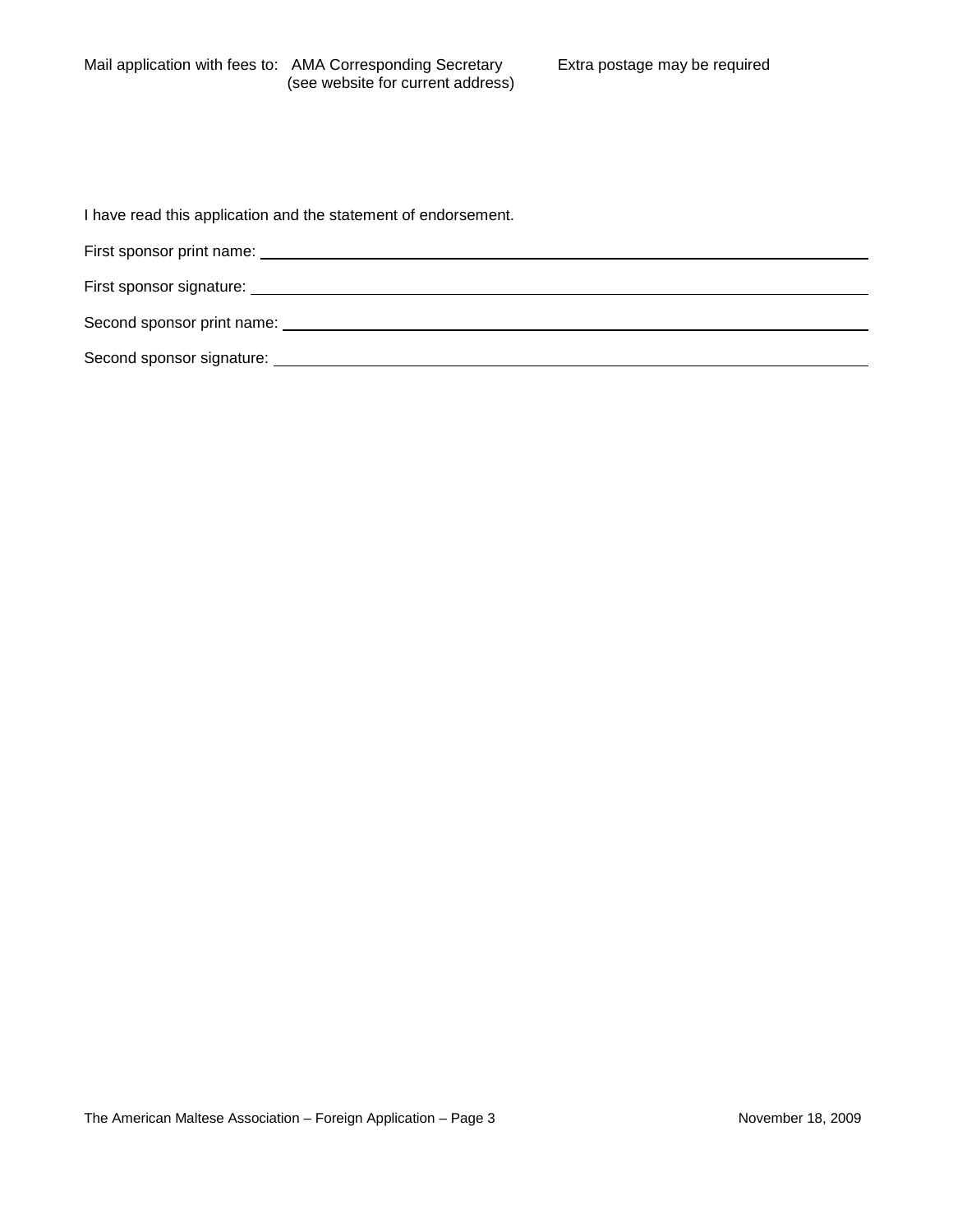

# **AMERICAN MALTESE ASSOCIATION**

## **SPONSORSHIP ENDORSEMENT**

## FOREIGN REQUIREMENTS FOR SPONSORSHIP

- 1. **MUST** be a member in good standing with the AMA for at least two (2) years.
- 2. Shall not be related to the applicant or live in the same household.
- 3. The sponsors shall not be related to each other or live in the same household.
- 4. Shall not sponsor more than five (5) applicants per calendar year.
- 5. **MUST** have known the applicant for a period of not less than one (1) year.
- 6. Only one (1) of the two (2) sponsors may be involved in an on-going (in process and continuously moving forward) business relationship with the applicant (client-handler, co-breeders, business partnership, etc.).
- 7. Falsification on the sponsor's part in any way makes the sponsor subject to disciplinary action by the Board
- 8. **MUST** be in good standing with the AMA, and in good standing (financially) with other AMA members.
- 9. **MUST** sign the membership application.

## **IMPORTANT:**

Before endorsing an application for membership, **read** the applicant's statements and the following:

## STATEMENT OF ENDORSEMENT

By my endorsement, I certify that to the best of my knowledge the applicant's statements are correct and that the applicant is not currently engaged in practices inconsistent with the objectives of the American Maltese Association and its Code of Ethics. I believe the applicant will, under all circumstances, consider the best interest of the breed and of the dogs they keep, breed, exhibit and sell, maintaining in such activities the highest standards of ethical conduct. I believe the applicant fully supports the objectives of the American Maltese Association and do hereby unequivocally endorse this applicant.

## FIRST SPONSOR ENDORSEMENT

1. I have been acquainted with the applicant since **Example 20** (Year).

2. I have been a member of the AMA since  $(Year)$ .

State other information as to why you feel this applicant would make a good AMA member. This section must be completed.

| SPONSOR: |                   |  |
|----------|-------------------|--|
|          |                   |  |
|          |                   |  |
|          | State ___________ |  |
|          |                   |  |
|          |                   |  |
|          |                   |  |